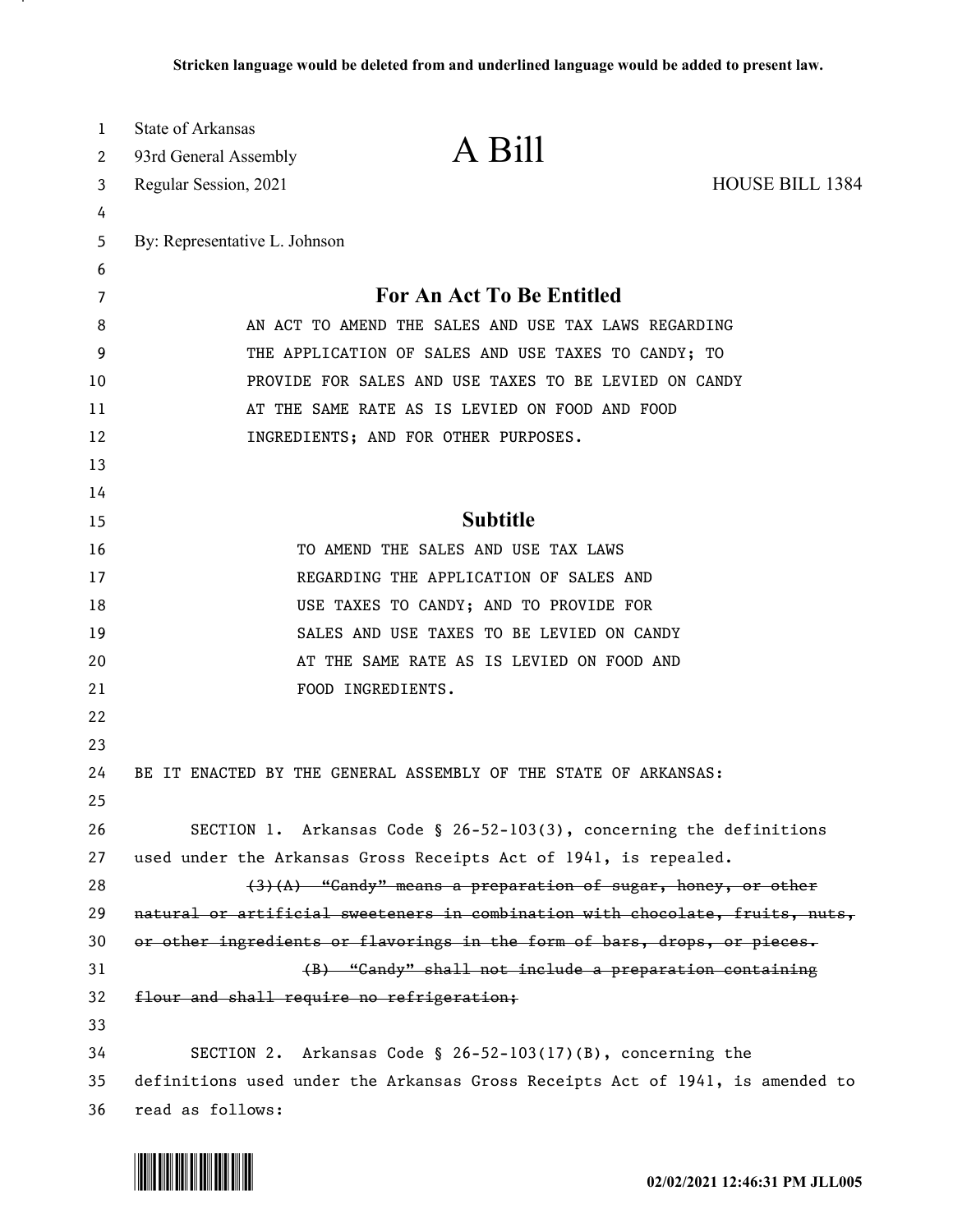1 (B) "Food" and "food ingredients" do not include eandy, a soft drink, an alcoholic beverage, tobacco, or a dietary supplement; SECTION 3. Arkansas Code § 26-52-323 is amended to read as follows: 5 26-52-323. Application of tax to eandy and soft drinks. The Secretary of the Department of Finance and Administration shall either: (1)(A) Publish a list of the Universal Product Codes for items 9 that meet the definition of. 10 (i) A candy under  $\frac{1}{2}$  26-52-103(3) or § 26-53-102(3); or 12 (ii) A a soft drink under § 26-52-103(33) or § 26- 53-102(21). (B) The list published by the secretary under subdivision (1)(A) of this section shall provide guidance to retailers, sellers, and 16 vendors regarding which items are defined as a candy or a soft drink but not 17 defined as food and food ingredients under the Arkansas Gross Receipts Act of 18 <del>1941, § 26-52-101 et seq.,</del> this chapter or the Arkansas Compensating Tax Act of 1949, § 26-53-101 et seq. (C) The list published by the secretary under subdivision (1)(A) of this section is exempt from the Arkansas Administrative Procedure Act, § 25-15-201 et seq.; or (2) Not subject a retailer, seller, or vendor to the penalties under § 26-18-201, § 26-18-202, § 26-18-208, § 26-18-209, § 26-52-512, or § 26-53-125 if the retailer, seller, or vendor: (A) Collects and remits tax payments to the Department of Finance and Administration on the gross receipts and gross proceeds derived 28 from the sale of items that meet the definition of $\div$  (i) A candy under § 26-52-103(3) or § 26-53-102(3) at the taxable rate for food and food ingredients under § 26-52-317 or § 26- 53-145; or 32 (ii) A a soft drink under  $\S$  26-52-103(33) or  $\S$  26- 53-102(21) at the taxable rate for food and food ingredients under § 26-52- 317 or § 26-53-145; and (B) Demonstrates a good faith effort to collect and remit tax payments to the department on the gross receipts and gross proceeds